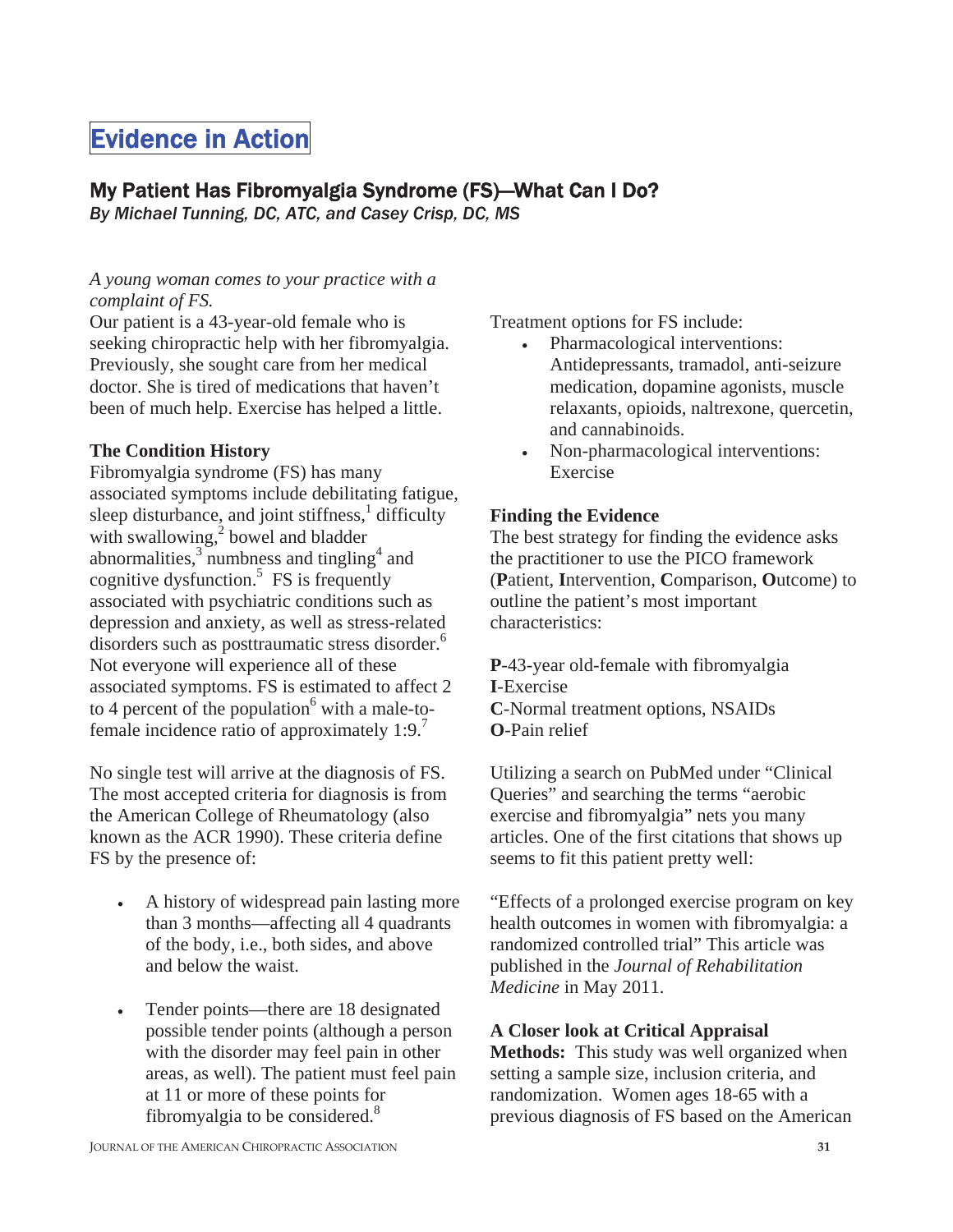College of Rheumatology Criteria were invited to participate. Exclusion criteria included any significant concomitant medical illnesses, respiratory or cardiovascular diseases that would prevent physical exercise, or severe psychiatric illness. If they had had physical or psychological therapy in the previous 3 months, the women were also excluded to avoid any possible carry over.

The primary outcome measure used was the Fibromyalgia Impact Questionnaire (FIQ). This questionnaire was previously studied to determine that a 14 percent change represented a clinically important change in the FIQ score. Demographic information, clinical details including medication and outcome questionnaire (perceived functional ability, QoL (quality of life), and psychological health status were also collected. Assessments were taken at baseline and after 24 weeks' intervention by a blind assessor to group allocation.

**Intervention:** The exercise group performed twice-weekly sessions of combined aerobic and muscle strength training exercises for 24 weeks. The intervention consisted of a 10-minute warmup including multi-joint movements, followed by 10-15 minutes of aerobic exercise at 65-70 percent maximum heart rate (220-age=max heart rate). Following the exercise, the women completed 15-20 minutes of muscle strengthening exercises in a circuit-style training setup focusing on 8 exercise stations targeting the shoulders, neck, hip, back, chest, and torso. Weight was set at about 1-3 kg with 8-10 repetitions. Finally, the women performed a cool-down consisting mainly of stretches for about 10 minutes. This intervention was based on the American Pain Society's guidelines for FS. The usual care group continued with the normal medical treatment for FS, which did not include any structured exercise.

**Results:** A total of 4 patients dropped out during the study. In the exercise group, three patients dropped out early, and in the usual care group, one patient was lost to follow up. The study used an intention-to-treat perspective.

## **A Closer Look at Intention-to-Treat Analysis**  Intention-to-treat analysis is used to avoid the effect of crossover or patient drop-out in a randomized controlled trial. Crossover and patient drop-out are 2 ways the final statistics become skewed. "Intention-to-treat" locks each patient into the group they were originally assigned and analyzed. This is important because if all the participants that are having negative responses drop out of a trial so that only the positive responses remain, the final results can lead the reader to believe the intervention was successful. On the contrary, if those who dropped out were included, we would find that the results indicate a negative outcome. This is a way of protecting the rigor of the final statistics.

To correctly apply intent-to-treat analysis, all participants must have statistical input. Many studies misinterpret intent-to-treat analysis by not supplying complete information on the patient. In this study, the patients that dropped out were analyzed by carrying forward the last set of data gathered. Be advised that while this method can be useful in many cases, it could also be dangerous if long-term side effects are a possibility.

After reviewing this article and taking into account the traits of our patient, we decided to implement an aerobic exercise program. The inclusion criteria laid out in the article would have made our patient a candidate. The aerobic exercise program was initiated and evaluated regularly to ensure our patient was not overstepping her capacity level and working too hard. The progression of intensity in her workouts was monitored to match how her aerobic capacity changed with exercise. She began to report having more energy throughout the day. Her new exercise goals also inspired her to modify her diet and improve her overall lifestyle.

*Will you decide to recommend aerobic exercise to your patients with fibromyalgia?* The choice is yours. Follow the steps of critical appraisal and apply your freshly gained knowledge.